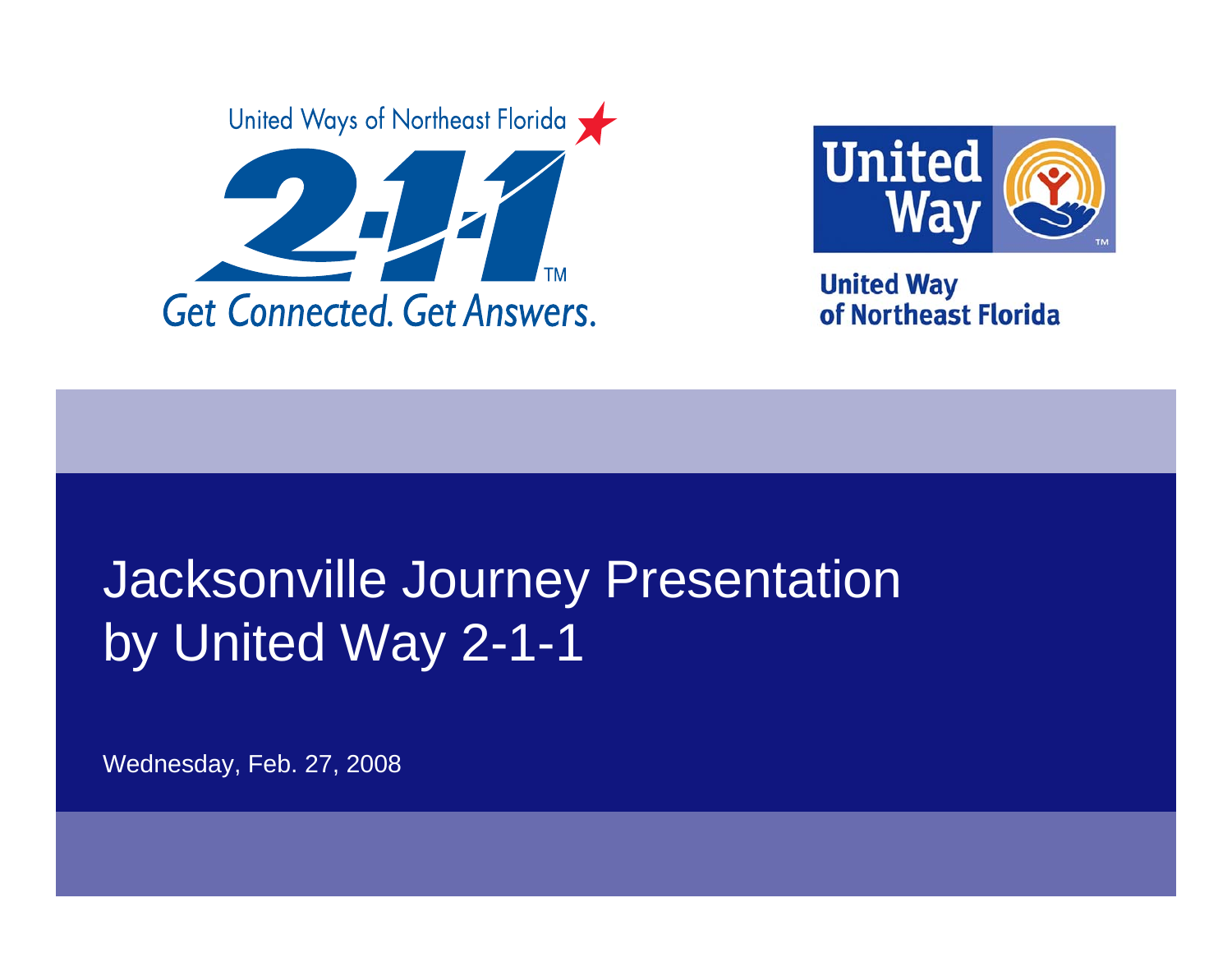## United Way 2-1-1: Serves 9 counties in Northeast Florida





- **24-hour, free and confidential information and referral helpline serving Northeast Florida residents**
- **Duval, Clay, St. Johns, Nassau, Baker, Putnam, Columbia, Hamilton and Suwannee counties**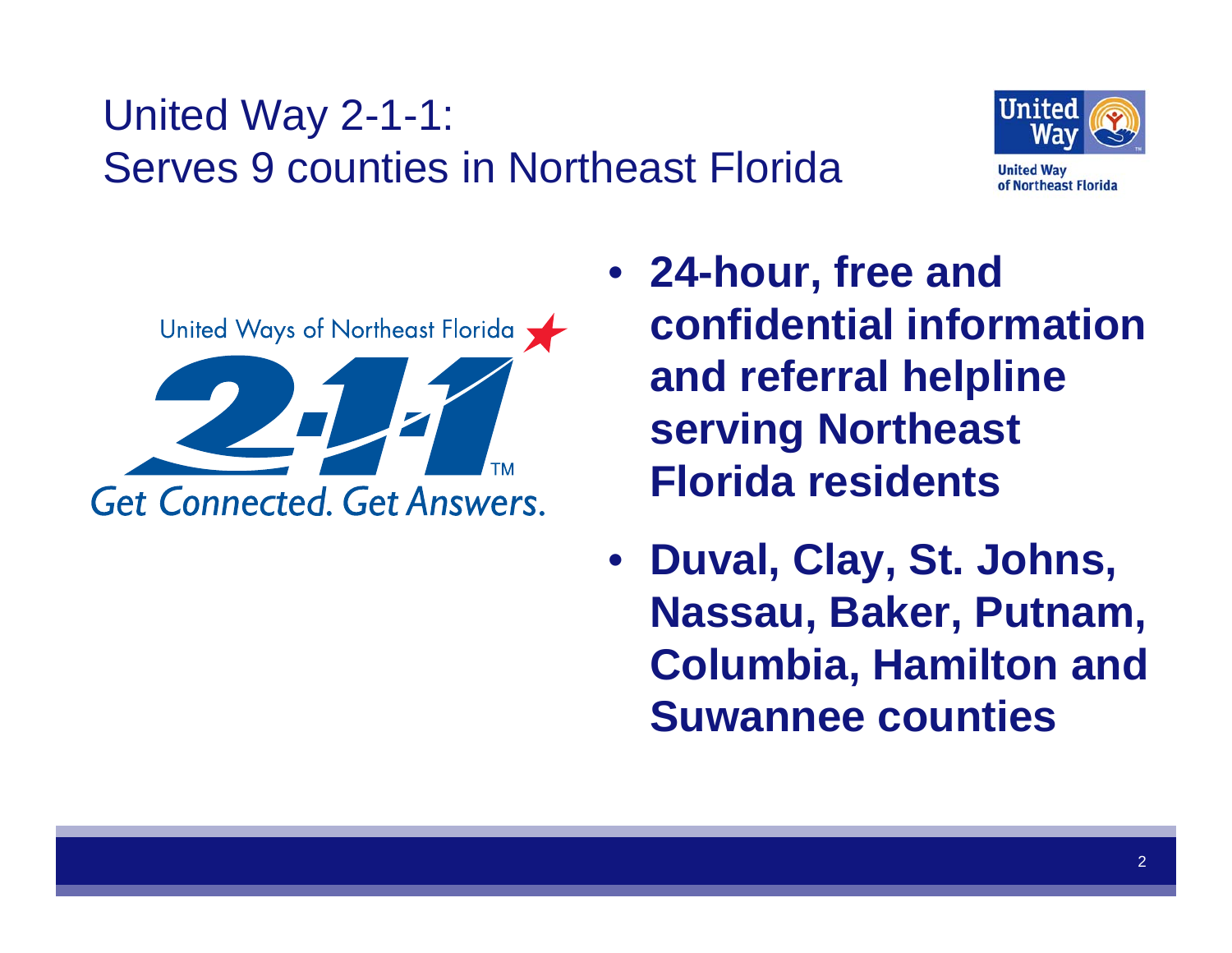## United Way 2-1-1: Information and Referral in NE Florida





**More than 15,000 referrals are made each month**

**Friendly, professionally trained staff access a community shared database of information that includes 800 agencies and 3,500 programs & services**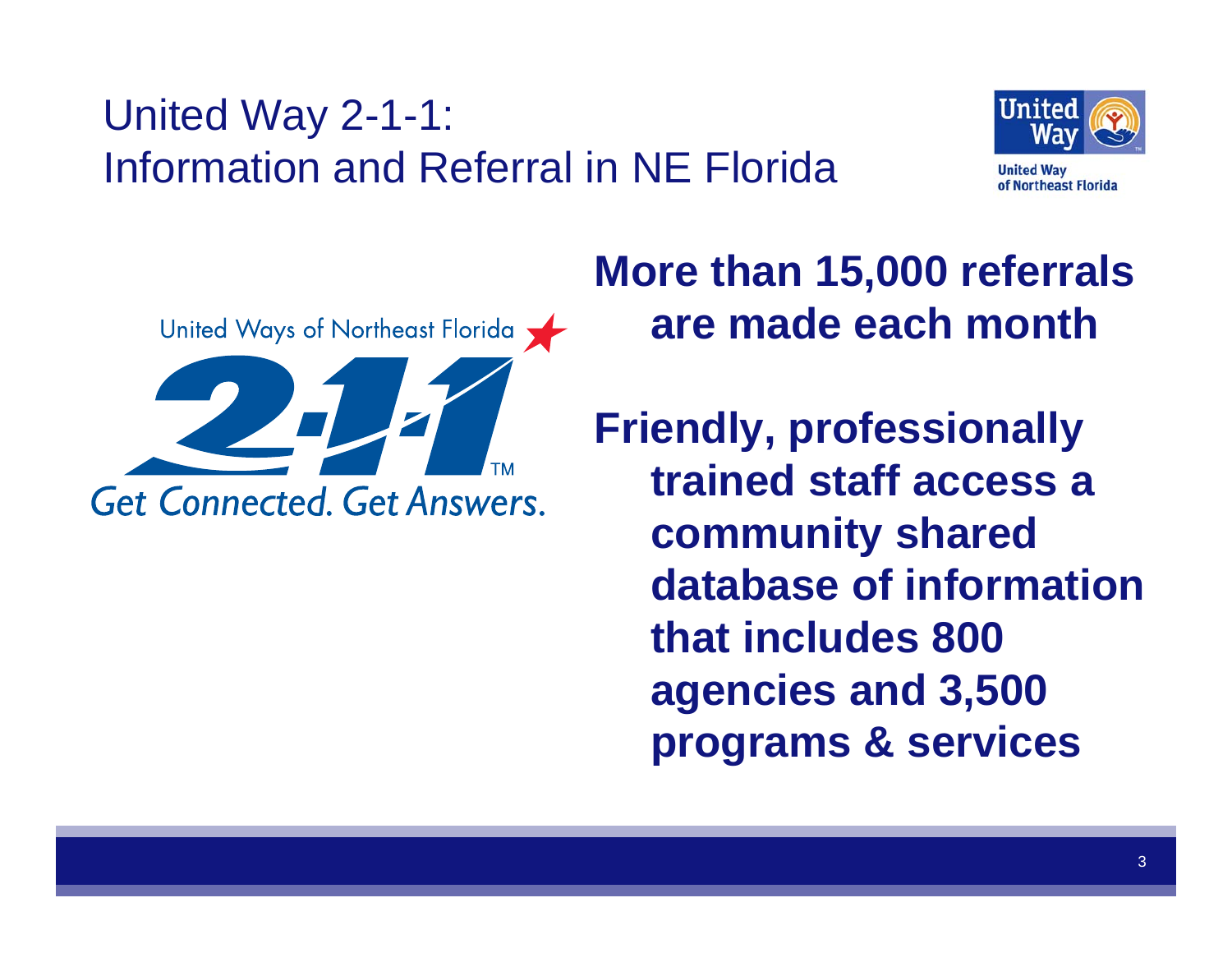#### United Way 2-1-1: Funders





- **Florida Department of Children and Families (DCF)**
- **City of Jacksonville (2 grants)**
- **United Way of Northeast Florida, United Way of St. Johns County, United Way of Suwannee County**
- **HUD**
- **Various counties**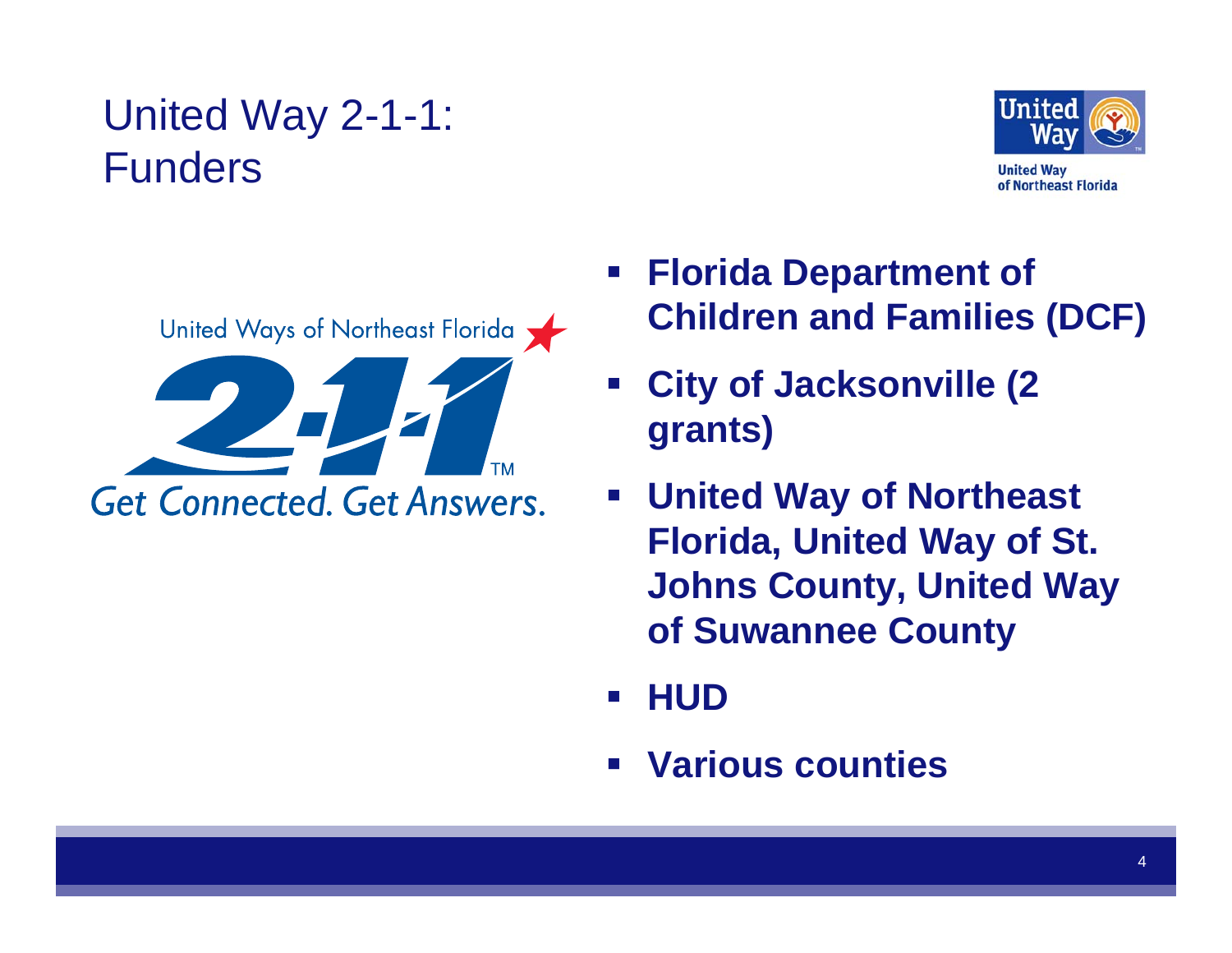## United Way 2-1-1: Accreditations and Certifications



United Ways of Northeast Florida **Get Connected. Get Answers.** 

- • **Nationally accredited by the Alliance of Information & Referral Systems (AIRS).**
- **Accredited and Certified by The Agency for Healthcare Administration (AHCA) in Tallahassee.**
- **Accredited and Certified by The American Association of Suicidology (AAS).**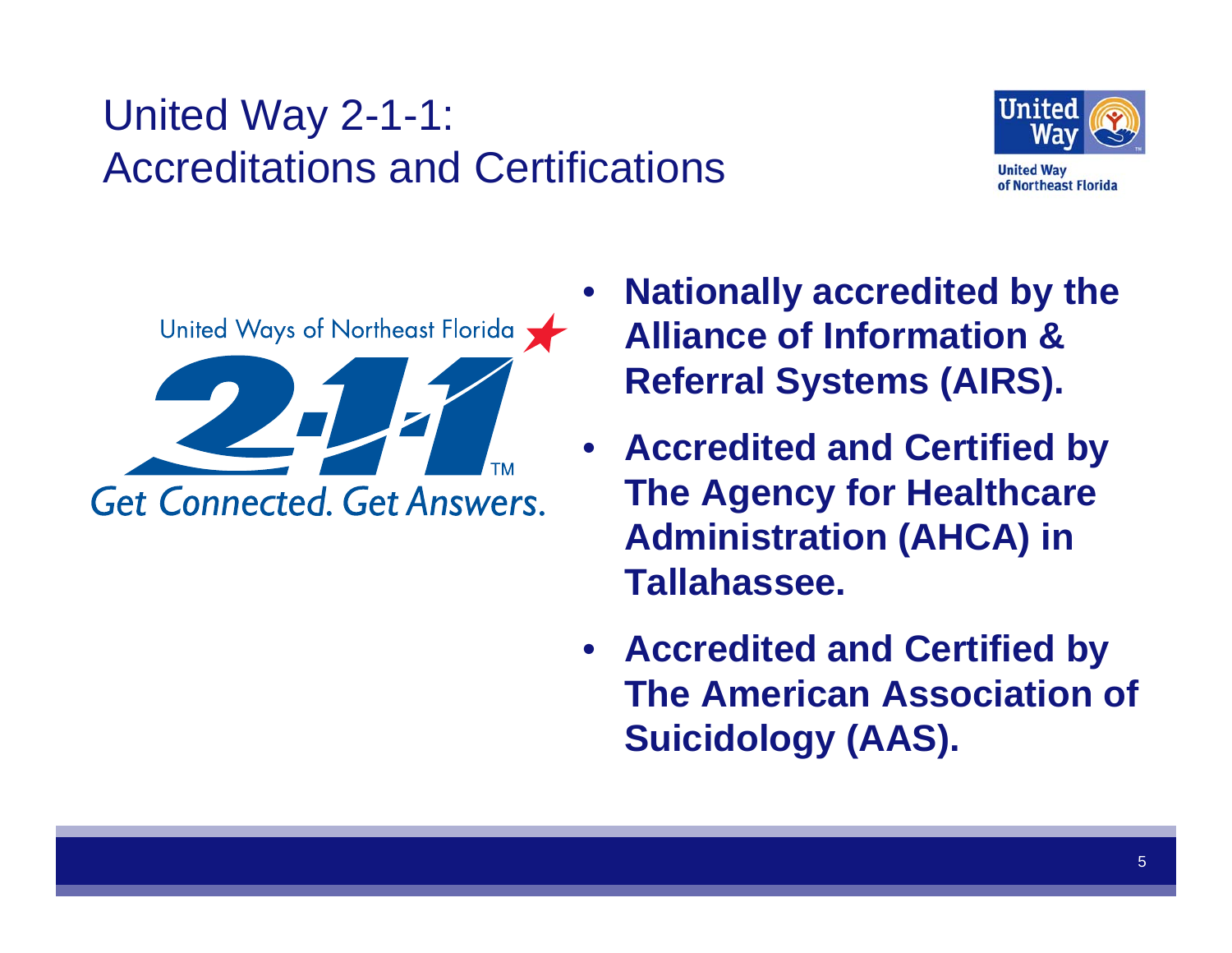#### United Way 2-1-1: Types of calls we receive



**United Way** of Northeast Florida



- Emergency Financial **Assistance**
- Earned Income Tax Credit
	- *Real\$ense Prosperity Campaign (through April)*
- Food, Shelter & Clothing
- Mental Health & Substance Abuse services
- **Support Groups**
- **Service Service** People With Disabilities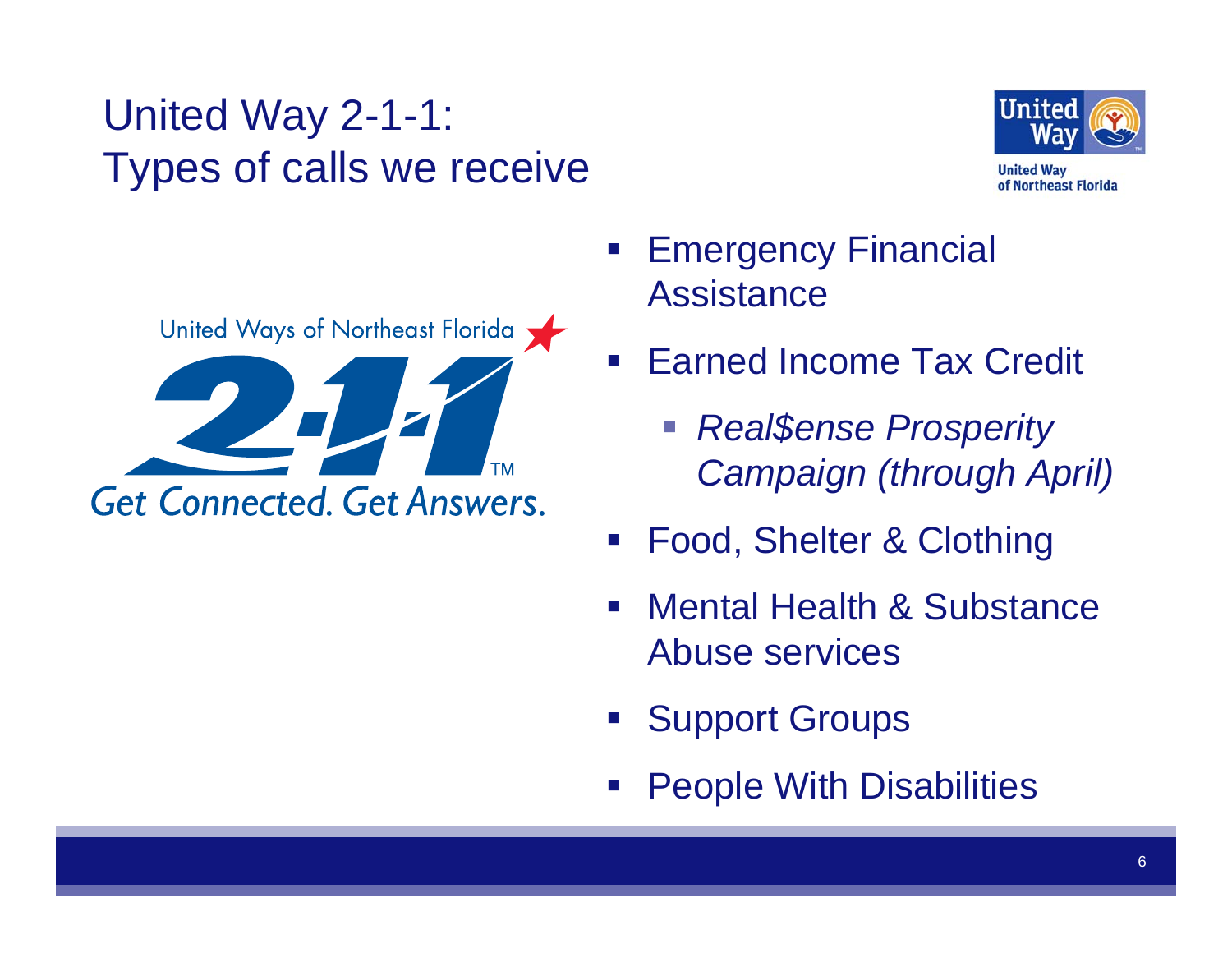#### United Way 2-1-1: Types of calls we receive





- **Special Transportation (JTA)**
- Refugees (special section on website)
- **Victims of Abuse or Crime**
- **Adult, Child and Family** Services (Day Care)
- HIV / AIDS Information & **Testing**
- **Suicide Prevention and Suicide Prevention and I** Intervention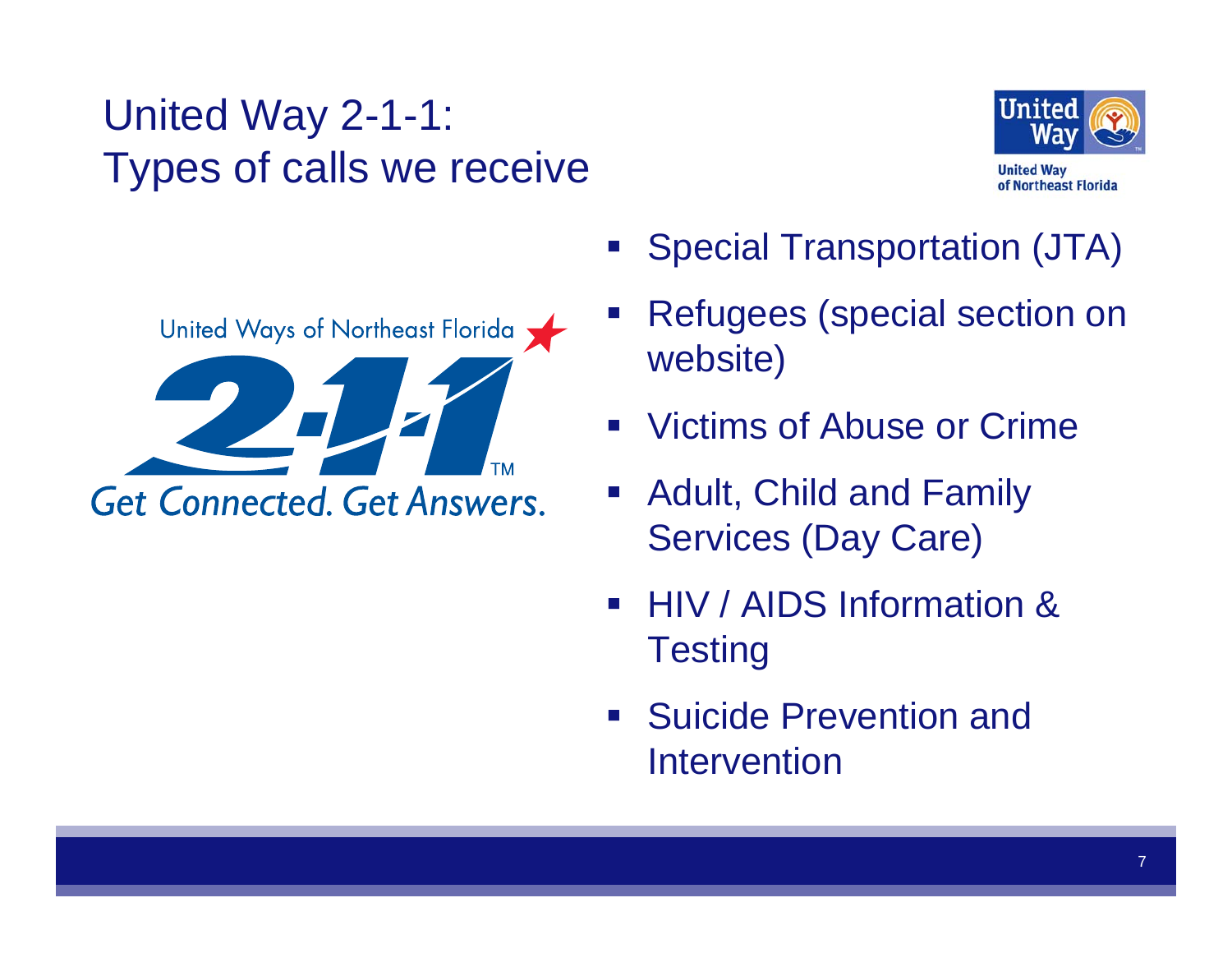#### United Way 2-1-1: Types of calls we receive



United Ways of Northeast Florida **TM Get Connected, Get Answers.** 

#### **AGENCY**

#### **# Per Month**

| <b>COJ Mental Health and Welfare</b>    |       |
|-----------------------------------------|-------|
| - Financial Assistance                  | 2,500 |
| <b>Catholic Charities</b>               |       |
| - Financial Assistance                  | 2,300 |
| <b>Jewish Family Community Services</b> |       |
| - Financial Assistance                  | 2,300 |
| NEFCAA – (Kennedy & Reed Centers)       |       |
| - Financial Assistance                  | 700   |
| <b>Downtown Ecumenical</b>              |       |
| - Financial Assistance                  |       |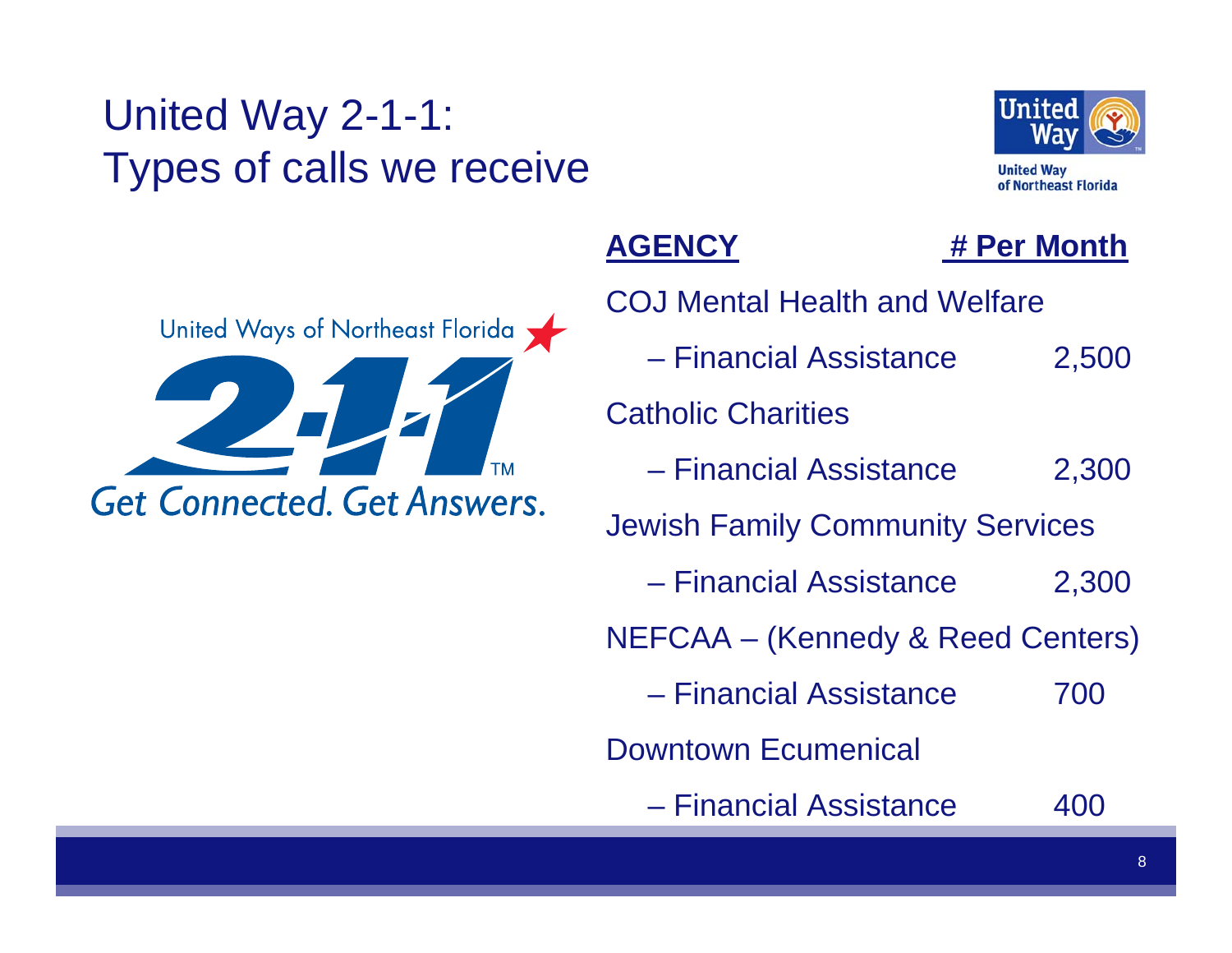#### United Way 2-1-1: NEFIN – Northeast Florida Information Network



- We have made ServicePoint's Report Writer easier to navigate and therefore, easier to use.
- • CallPoint software installed in the call center in September reduces the possibility of adding needless anonymous records.
- ServicePoint Community's Shared Database – allows us to make live referrals.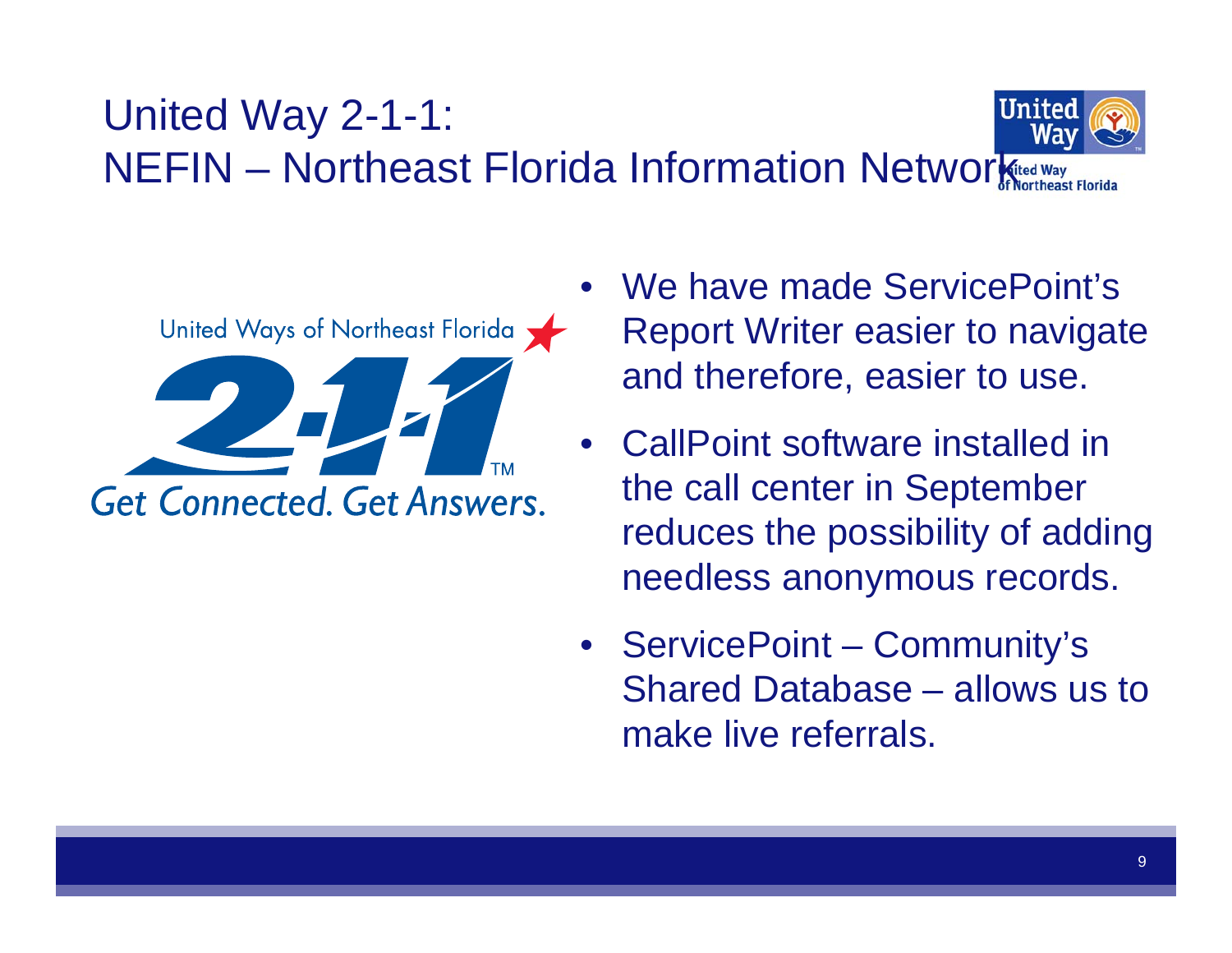#### United Way 2-1-1: Hurricanes and Disasters





**United Way is the support agency for the City of Jacksonville's Incident Command System (ICS) (formerly the ESF-15 Emergency Support Function) for volunteers and donations at the Emergency Operations Center (EOC)**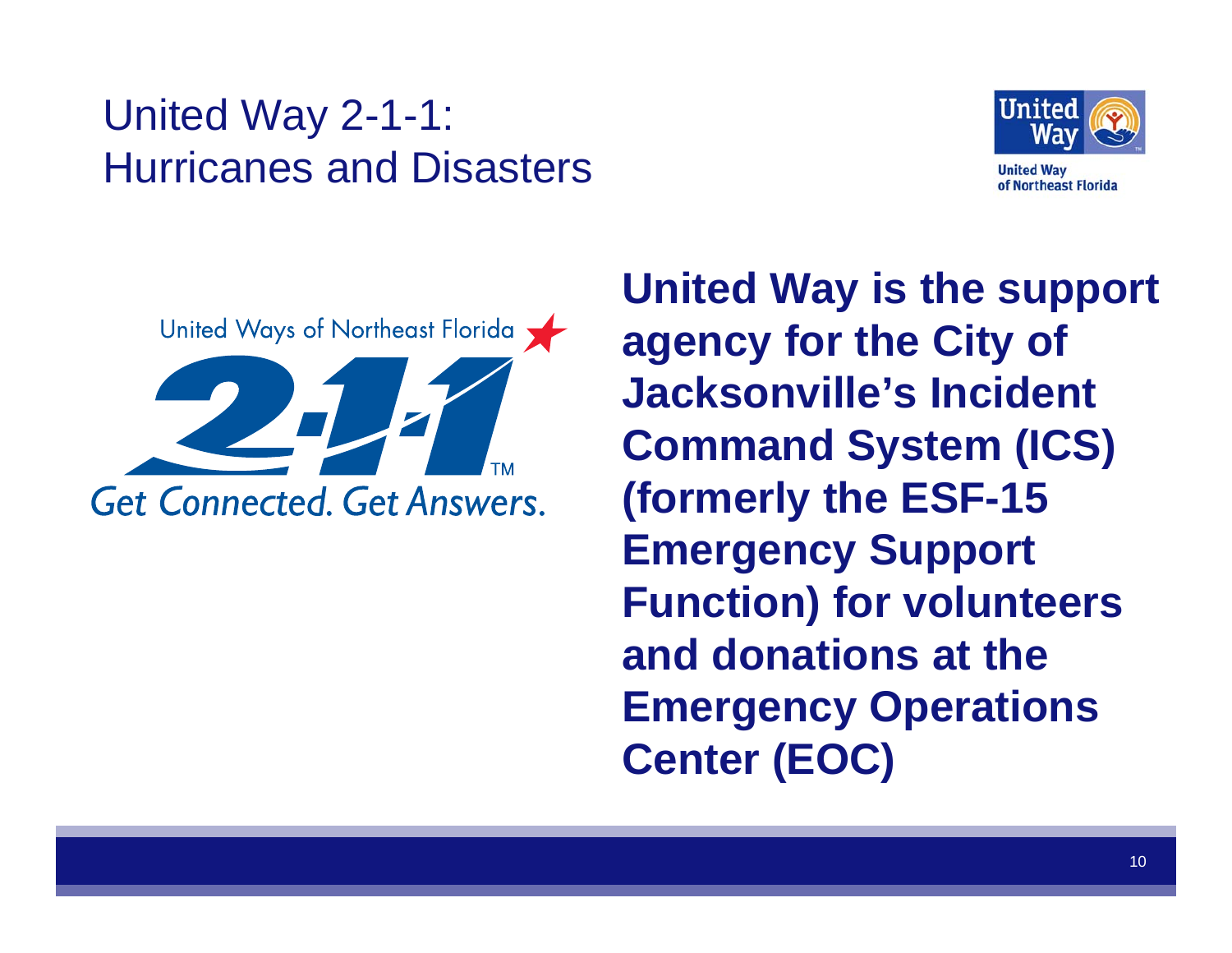#### United Way 2-1-1: Hurricanes and Disasters





**1. During the 2004/2005 hurricane season, United Way 2-1-1 answered more than 11,000 calls from people in need of ice, water, shelter and other services.**

**2. In 2005/2006, during Hurricanes Katrina, Wilma and Rita, United Way 2-1-1 helped place more than 400 families in long-term housing.**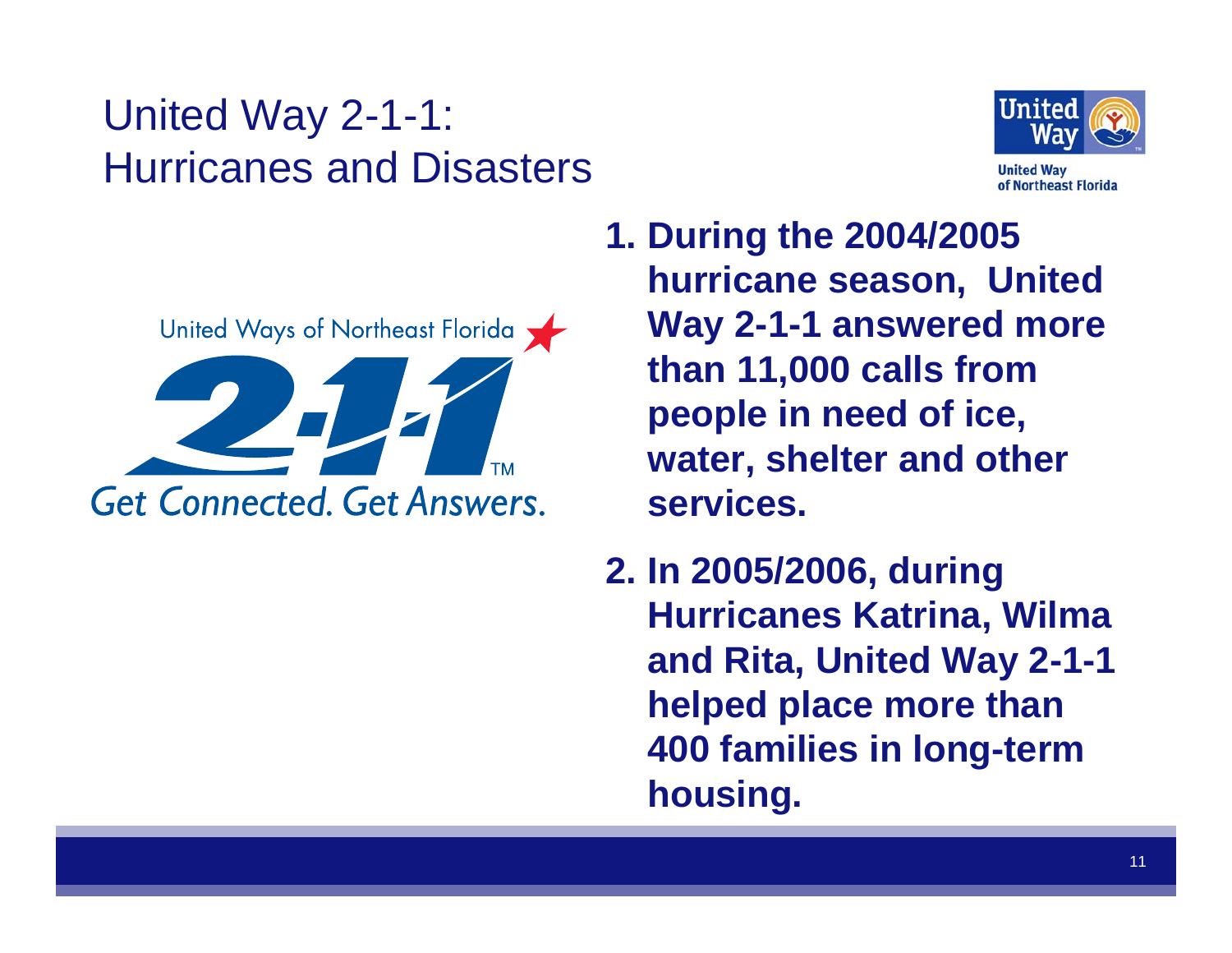#### United Way 2-1-1: Increase in Call Volume





■ Total call volume for the first seven months of this year is **47,830** calls compared to 40,557 for the first seven months of last year. An increase of **18 percent**.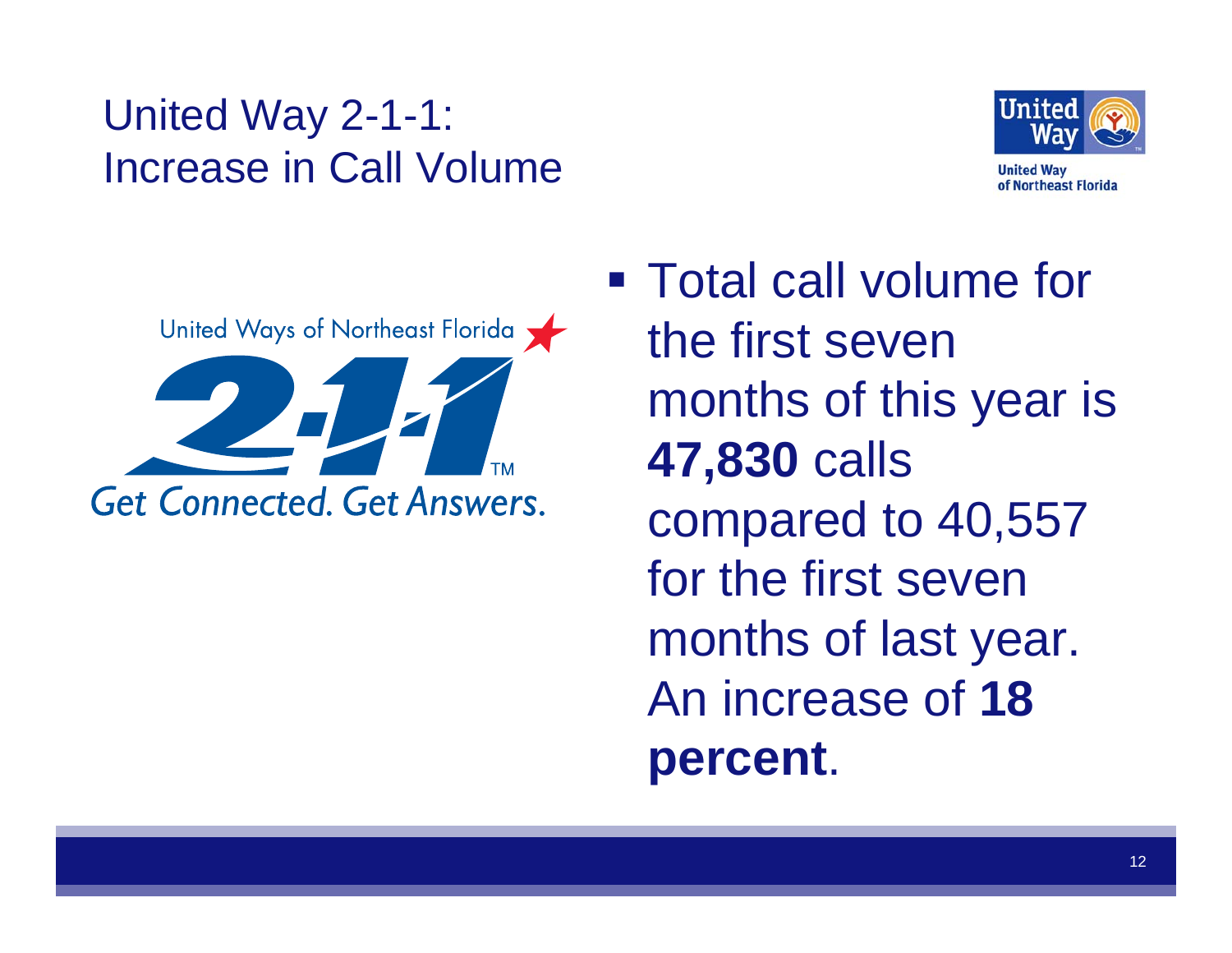#### United Way 2-1-1: Increase in Call Volume





- We are at a pace to answer **81,994** calls in 2007-2008 and are averaging 6,833 calls per month.
- Comparing the 66,495 calls we answered in 2003-2004 to the *potential* of 81,994 in 2007-2008, we would be looking at a **24 percent** increase in call volume in four years.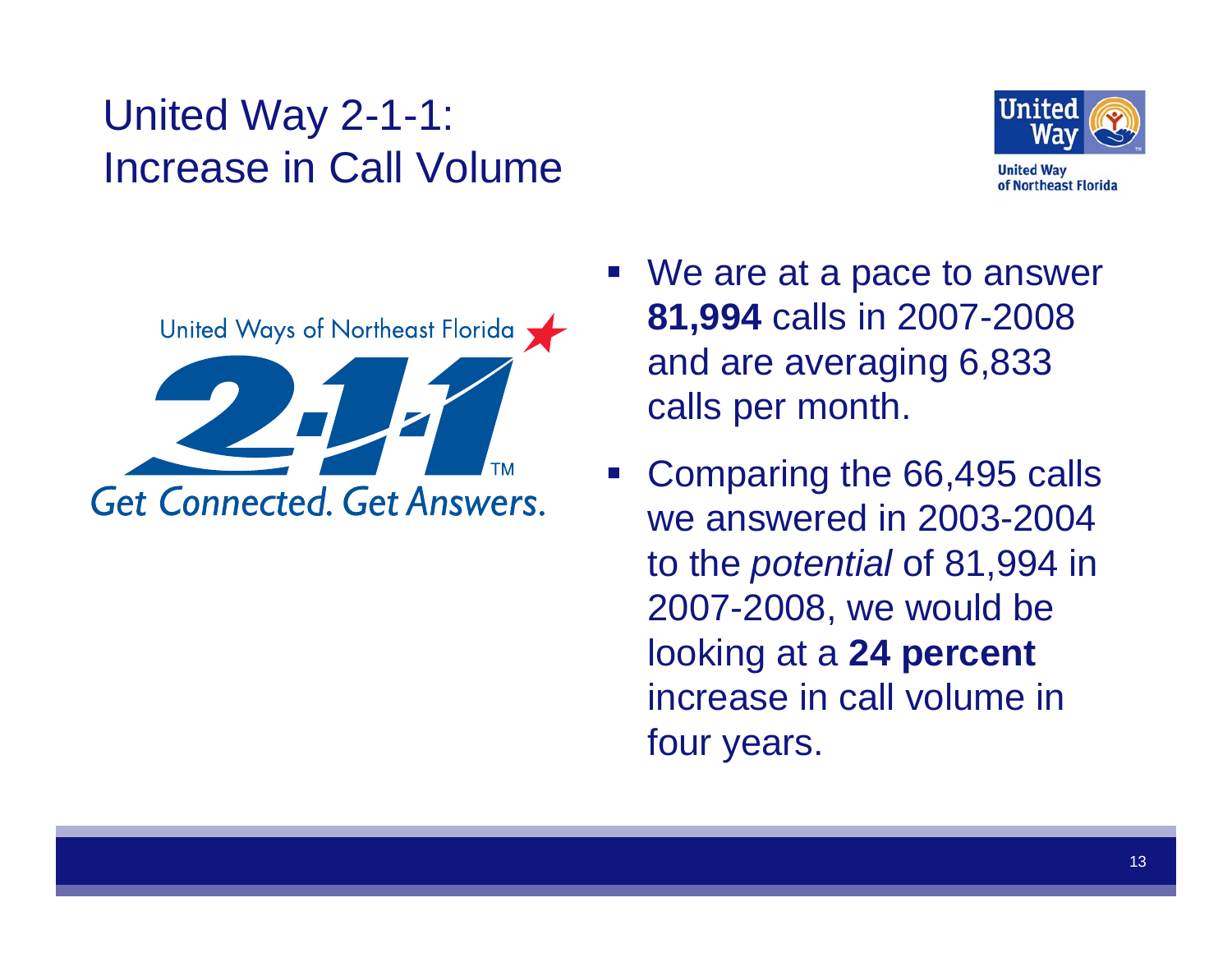#### United Way 2-1-1: Trends or Patterns



**United Way** of Northeast Florida



**What trends or patterns are you seeing at your agency that may be attributing to this increased need in our community?**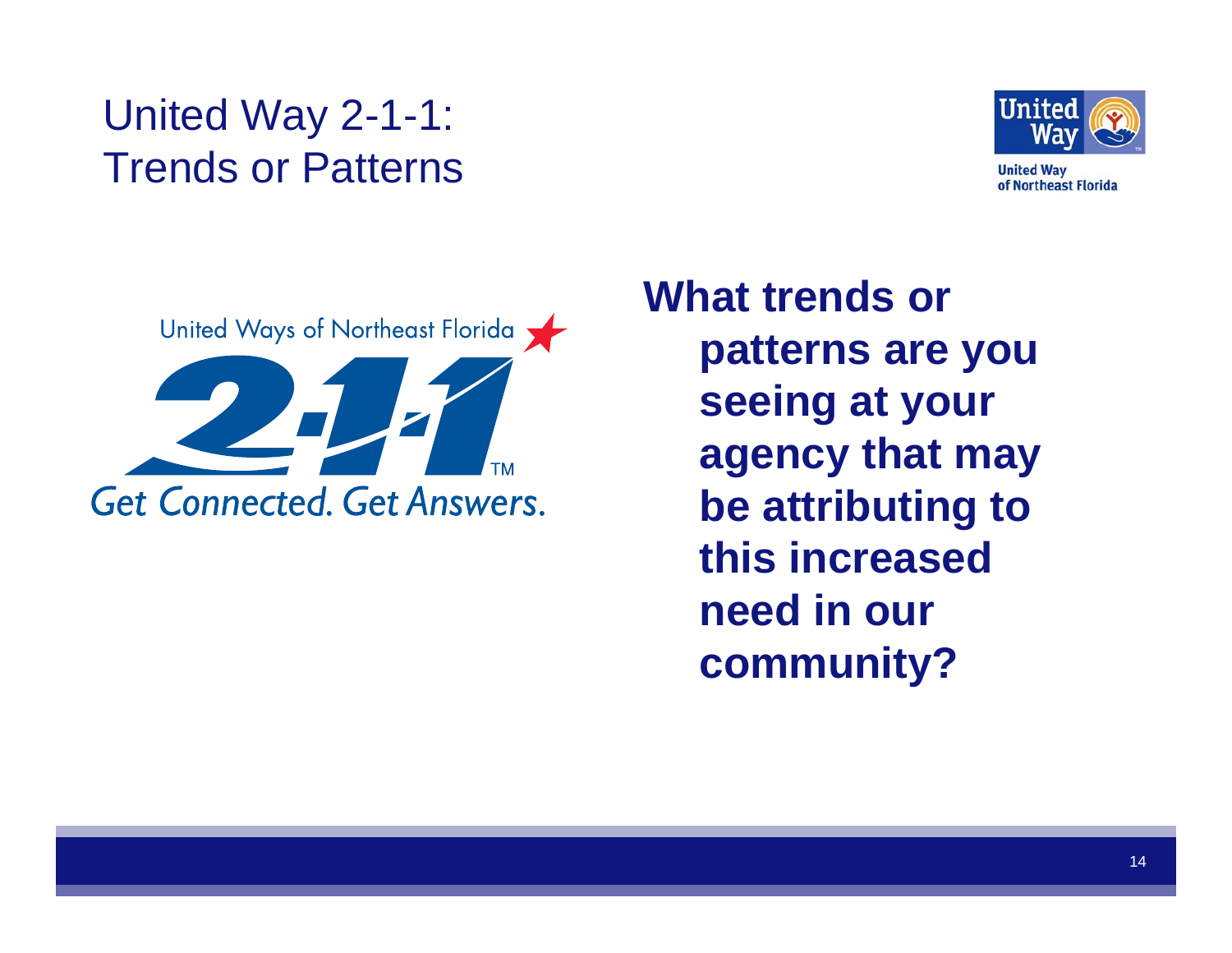



- • Thousands of callers need assistance paying their electric bills
- Electricity rates are higher this year
- • JEA works with callers, but when the power gets turned off, the caller will be required to pay a deposit before power can be turned back on.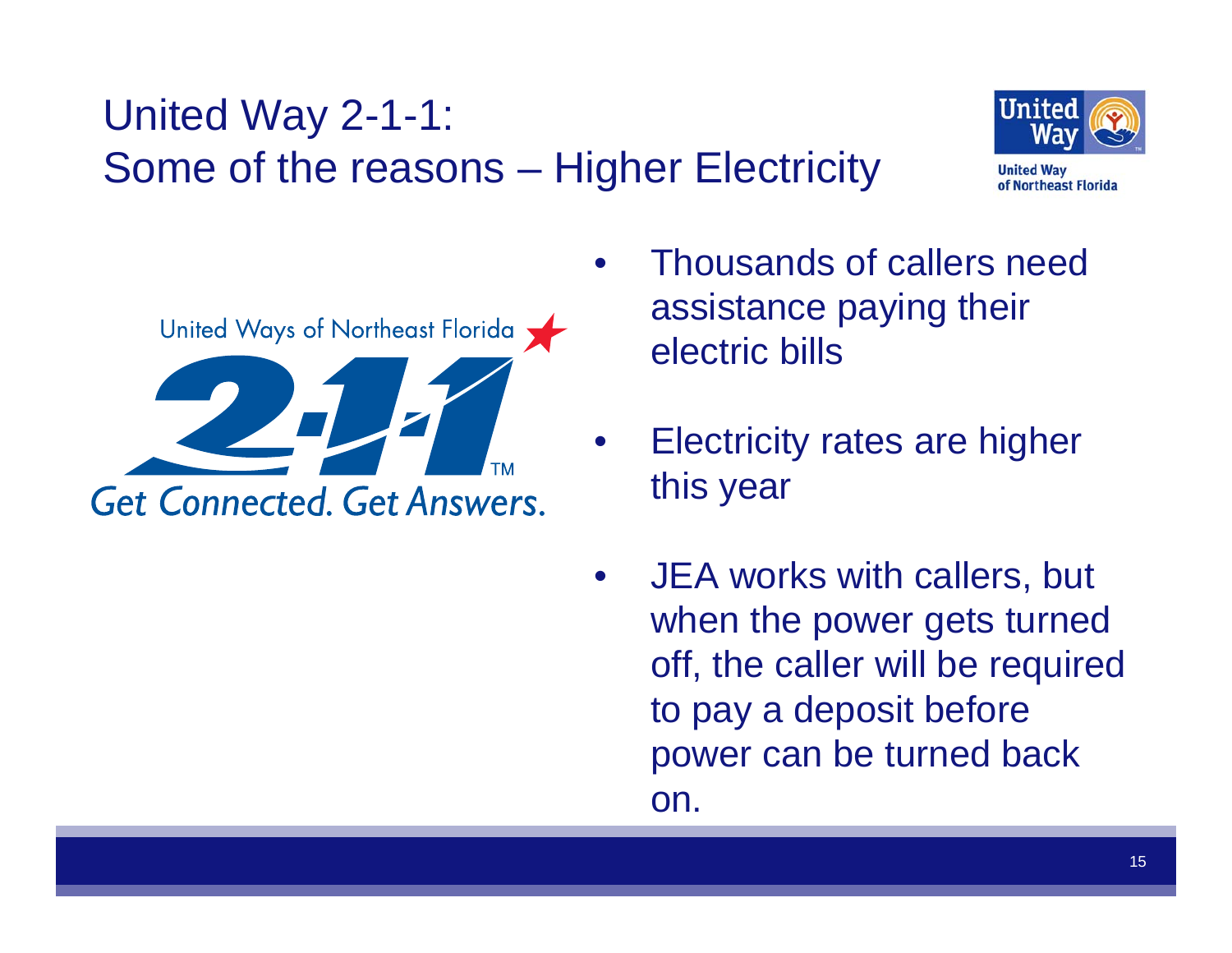#### United Way 2-1-1: On the back of every JEA bill



**United Way** of Northeast Florida



#### *Can't pay your utility bill?*

United Way 2-1-1 maintains <sup>a</sup> computerized database of agencies that can assist you in paying your utility bill. For details, dial 2-1-1. If 2-1-1 is not accessible in your area, please call 632-0600 or 1-866-318-0211.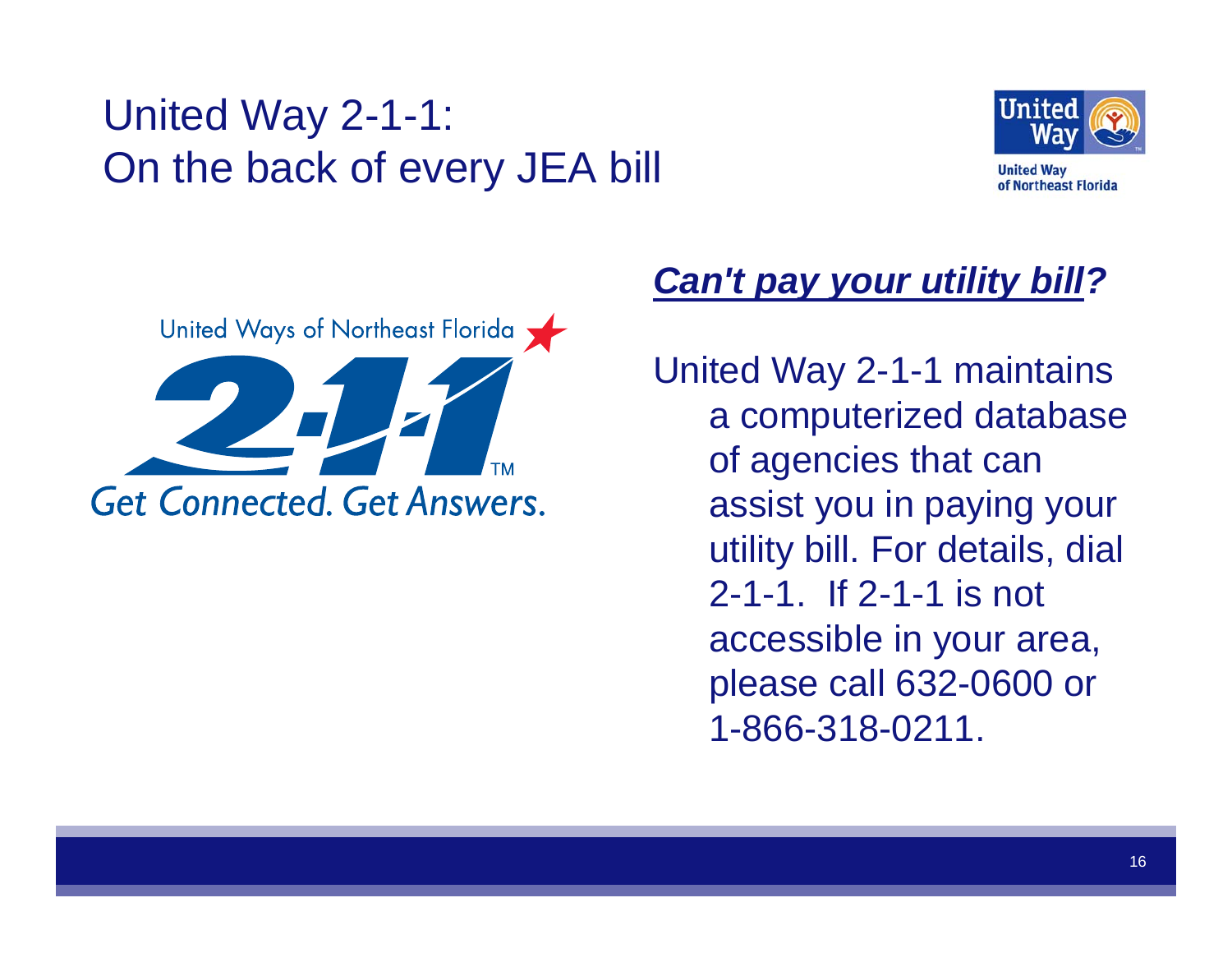#### United Way 2-1-1: Some of the reasons - Housing



United Ways of Northeast Florida **Get Connected, Get Answers.** 

Foreclosure Rates - Duval County ranks near the top in residential foreclosures

More and more callers who are making what many might consider a "good" salary are finding themselves in need of assistance. For example, a single mother with three children with medical issues called recently needing help with rent, electric, food, childcare, etc…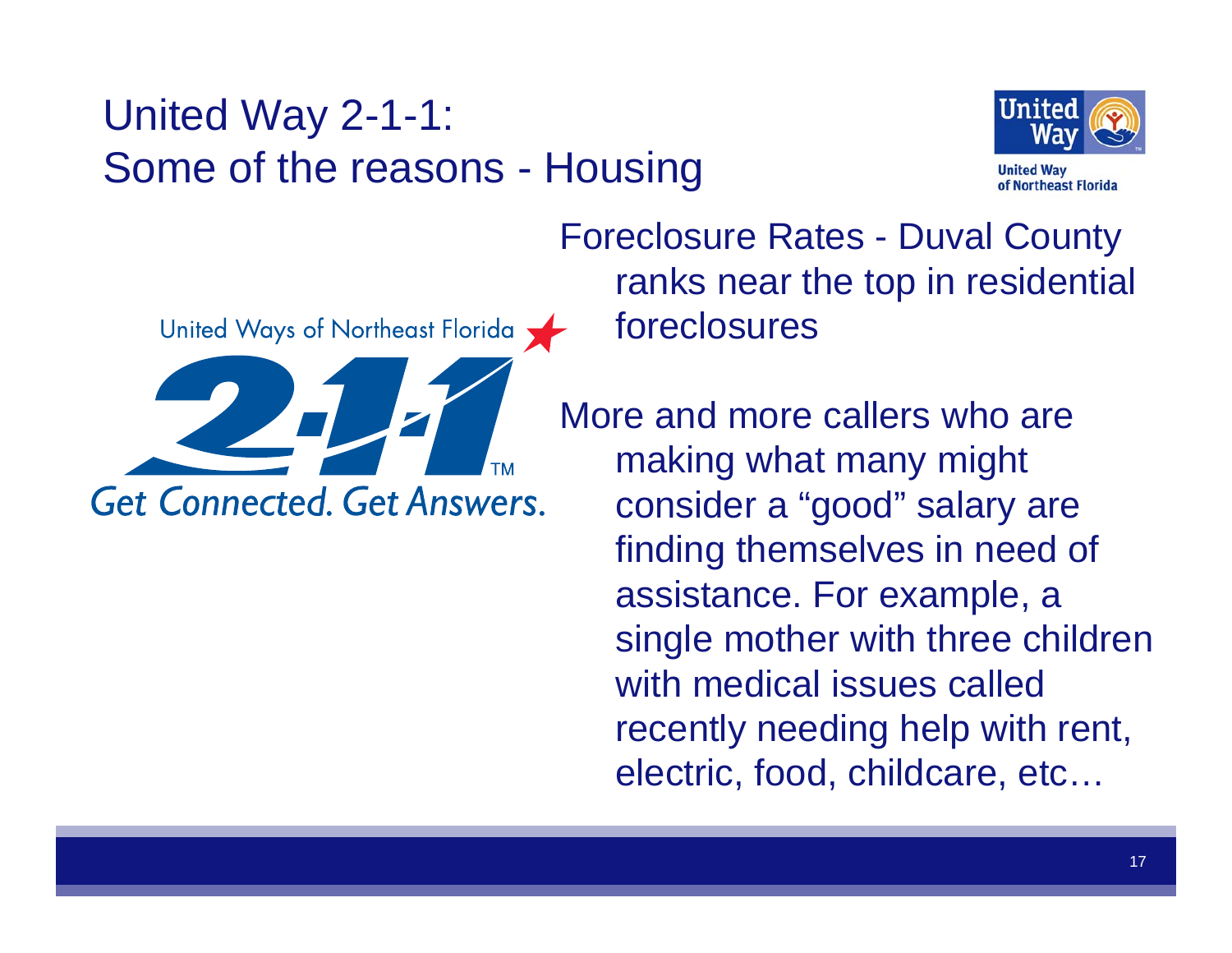#### United Way 2-1-1: Some of the reasons – Limited Funding



**United Way** of Northeast Florida



With more and more people needing help – agencies are running out of resources quicker.

Not all agencies provide financial assistance in the same manner.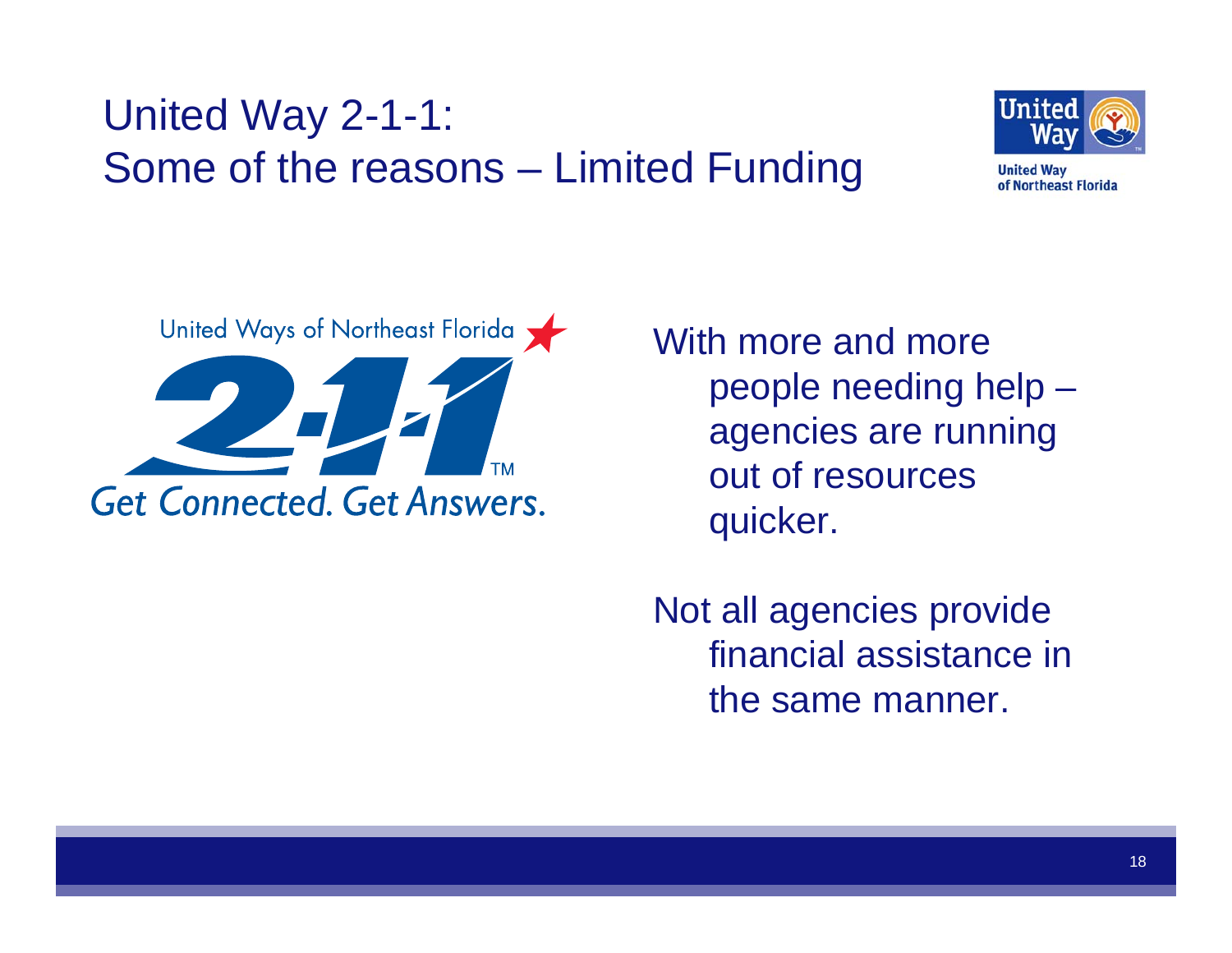#### United Way 2-1-1: Real\$ense Prosperity Campaign



**United Way** of Northeast Florida



• 2008 – United Way 2-1-1 is on a course to answer more than 4,500 calls (32.3 percent increase over 2007)

- 2007 3,402 calls
- 2006 3,189 calls
- 2005 3,066 calls
- 2004 2,901 calls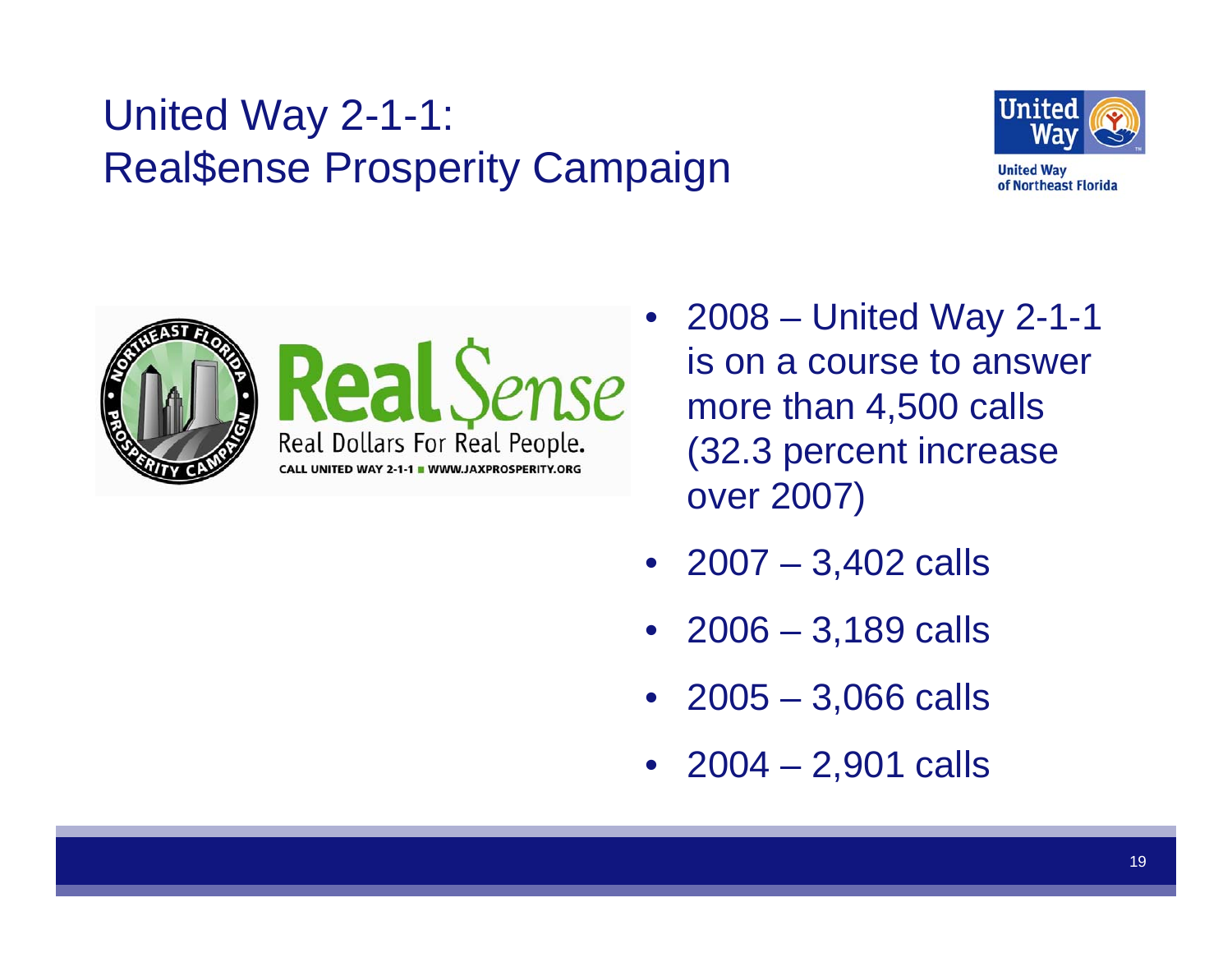#### United Way 2-1-1: Cell coverage now available in NE Florida



**United Way** of Northeast Florida



- • The Florida Operation Wireless (FLOW) agreement put together by FLAIRS has brought cell phone coverage to Florida.
- $\bullet$  AT&T (Cingular), Nextel and Verizon are now operational in Northeast Florida. Other companies should be on board by the end of the year.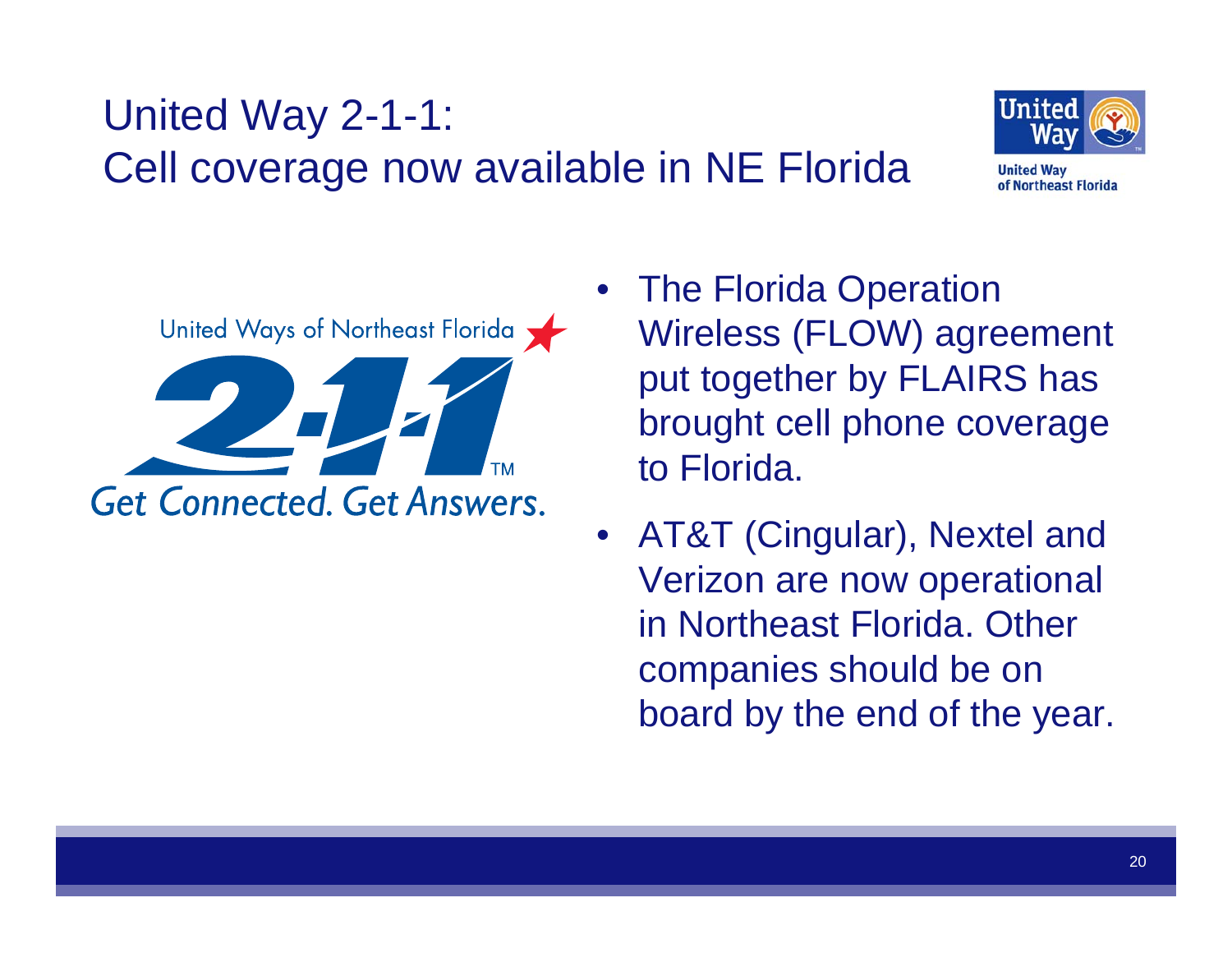#### United Way 2-1-1: IBM and United Way of America



United Ways of Northeast Florida **Get Connected, Get Answers.** 

2-1-1 Assessment and Strategy Roadmap

Fifteen 2-1-1 programs have been be selected to work with IBM and UWA to prepare a document that could be the first step to implementing a national 2- 1-1 system.

We are one of three in Florida.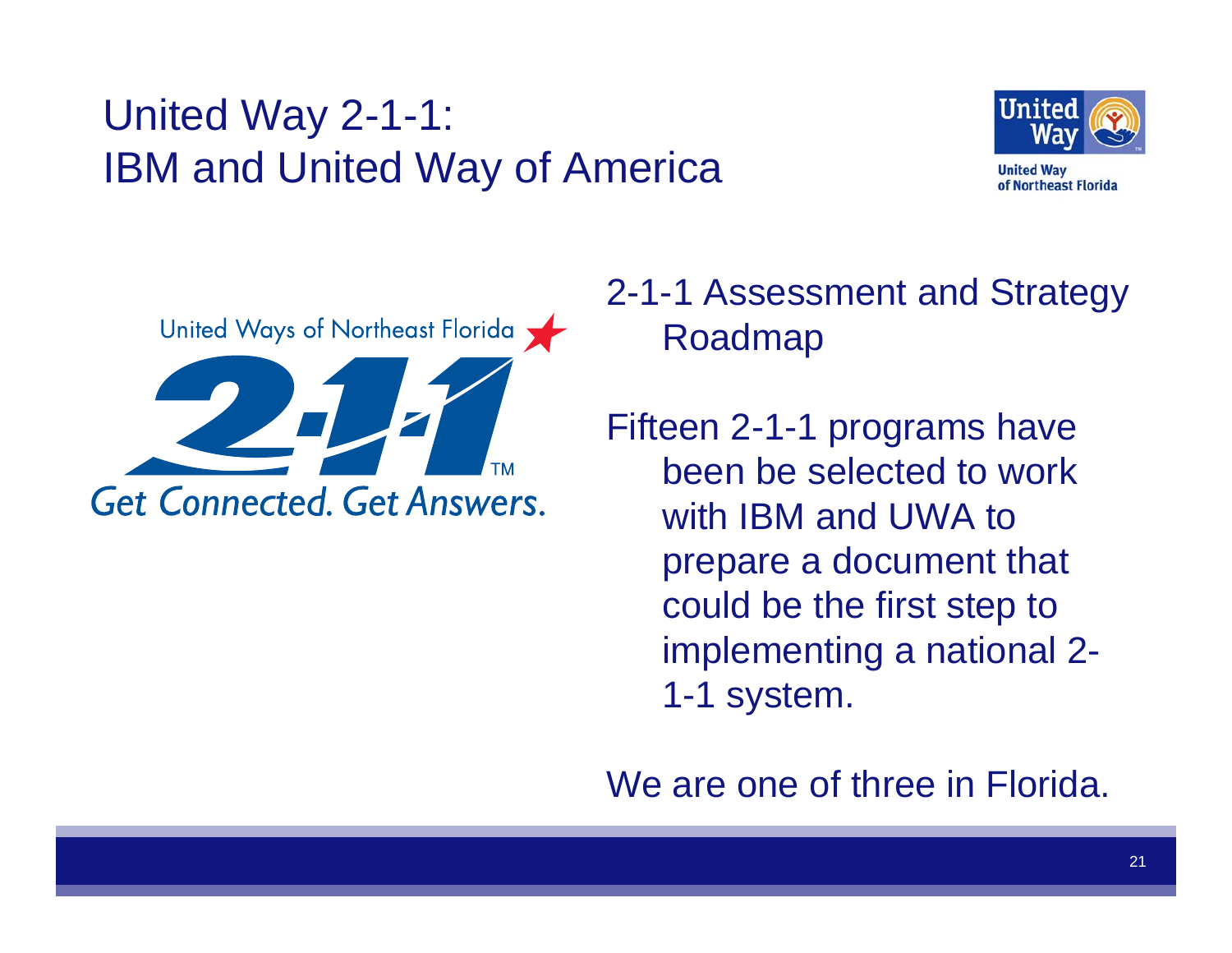### United Way 2-1-1: Area Agency on Aging - ElderSource



**United Way** of Northeast Florida



The Duval, Nassau and Baker Counties Area Agency on Aging work closely with United Way 2-1-1 and Life Act 2 on an informational campaign aimed at referring more callers to the respective AAAs.

ElderSource – local warm transfers.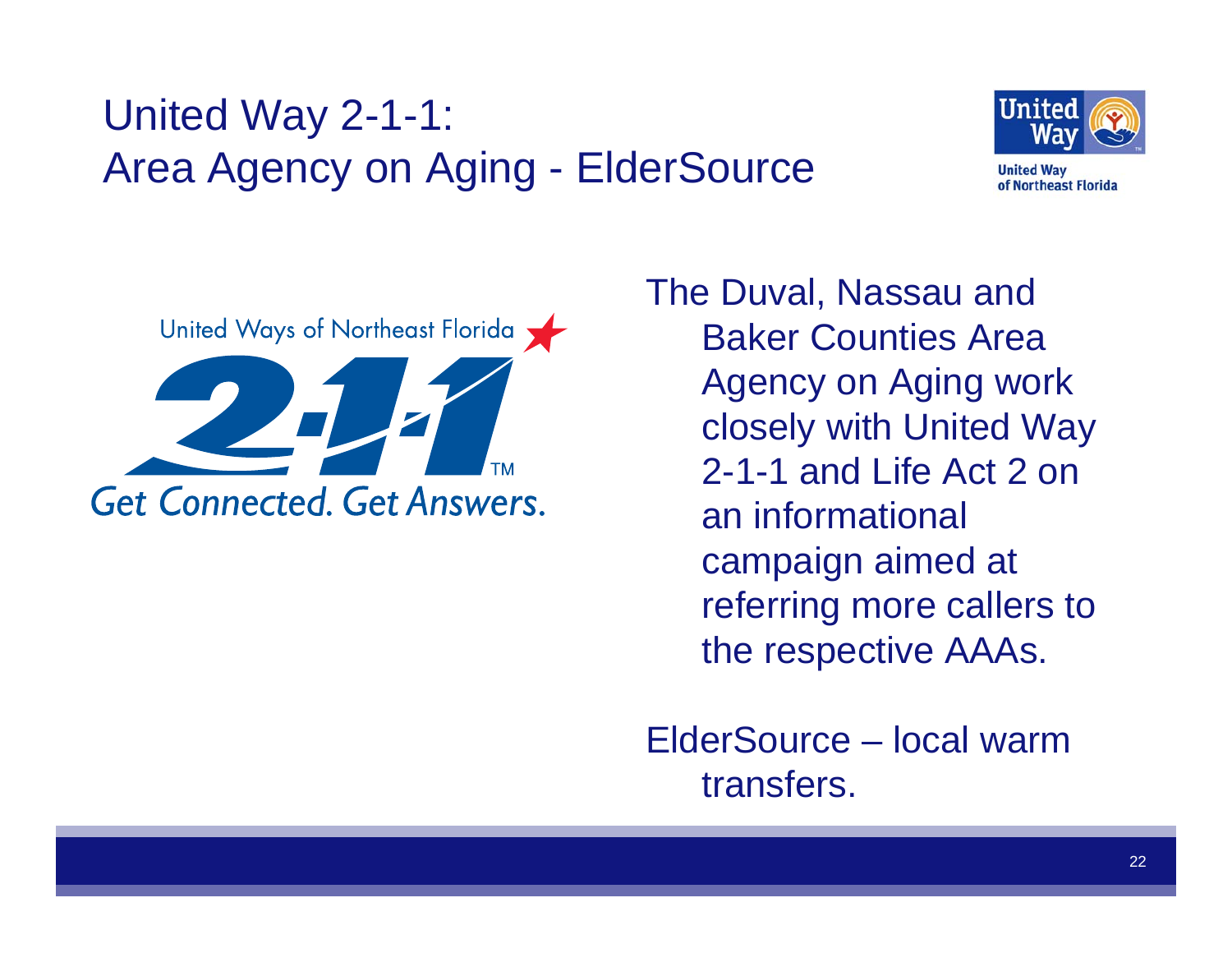



of Northeast Florida

United Ways of Northeast Florida **Get Connected, Get Answers.** 

- Dial 2-1-1 and let our Call Center Specialists assist you
- **Service Service**  Or you can dial 632-0600 or toll free 1-866-318-0211
- Purchase a Directory of Community Services
- Go to our website @ [www.nefl211.org](http://www.nefl211.org/)